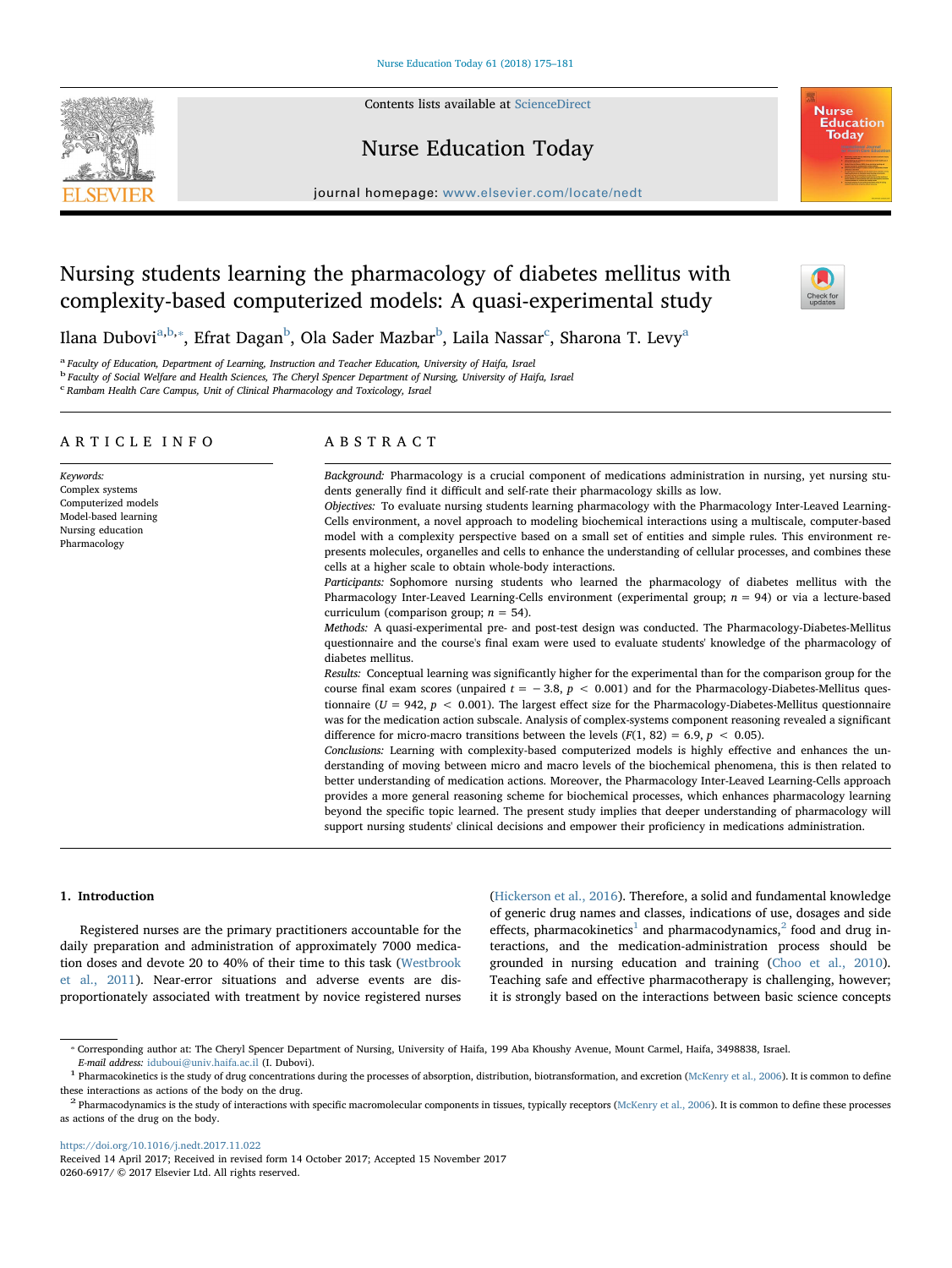of the relevant physiology, anatomy, pathology, and microbiology ([Banning and Cortazzi, 2004](#page-6-4)). Several studies have shown nursing curricula missing the required foundation of knowledge to undertake drug administration effectively and nurses lacking adequate knowledge of pharmacology [\(Meechan et al., 2011; Ndosi and Newell, 2009](#page-6-5)). Nurses and nursing students generally find pharmacology to be interesting but difficult, and they self-rate their pharmacology skills as low, especially for pharmacokinetics and pharmacodynamics. Studies have described the traditional education approach as causing "confusion, disinterest, inattentiveness … culminating in underachievement and poor learning outcomes" (Charles and Duff[ull, 2001; Dilles et al., 2011,](#page-6-6) [p. 396\)](#page-6-6). These findings call for implementing innovative teaching concepts to replace the traditional pharmacology courses methodology ([Lim et al., 2014; Thomas and Schuessler, 2016\)](#page-6-7).

# 1.1. Conceptual Understanding Through the Lens of Complex Systems

The domain of complex systems has evolved rapidly in the past 25 years with the development of novel ideas and tools and new ways of comprehending phenomena via basic and life sciences, computer science, and many other fields. Complex systems comprise micro-level entities (often referred to as agents), which interact with each other and with their environment. The interactions of numerous submicroscopic elements result in a higher-order or global behavior, a macro-level phenomenon. Such systems are emergent; although they are not regulated through a central control, they self-organize in coherent global patterns ([Holland, 1995; Kau](#page-6-8)ffman, 1995).

A pharmacological process is a prime example of a complex system. Many different molecules interact with one another, with drug molecules (pharmacodynamic processes), and with normal body processes (pharmacokinetic processes) that lead to the emergence of therapeutic or toxic effects [\(Katzung et al., 2011\)](#page-6-9). Moreover, medications actions are aimed at restoring physiological factors that maintain homeostasis in the body. Homeostasis, as a complex phenomenon, is difficult to teach and to understand [\(Jacobson and Wilensky, 2006; Zion and Klein,](#page-6-10) [2015\)](#page-6-10). Since homeostasis means dynamic stability of conditions, it is difficult to understand that equilibrium is a dynamic state ([Katzung](#page-6-9) [et al., 2011\)](#page-6-9). Moreover, biological-physiological mechanisms occur simultaneously within interrelated and interdepended systems (such as blood glucose level and condition of stress) ([Zion and Klein, 2015](#page-6-11)). Physiological homeostasis becomes even more complex when abnormal states of multiple morbidities and pharmacological processes change its level. These pharmacodynamic and pharmacokinetic nonlinear interactions within the body's homeostasis are unique for each medication and vary for different patient clinical conditions.

This paper presents the Pharmacology Inter-Leaved Learning-Cells (PILL-Cells) model-based learning environment, which enables students to learn the multi-level biochemical concepts related to diabetic mellitus drug actions, using agent-based computer models ([Fig. 1\)](#page-2-0) [\(Dubovi](#page-6-12) [et al., 2014](#page-6-12)). The PILL-Cells environment was designed as part of a larger educational architecture aimed at bridging the gap between theory and practice in academic teaching for the nursing profession. The current study builds upon previous research on the value of computer models for learning science, by extending it to understand how models based on a complex-systems perspective may support pharmacology learning. Unique to the design of the computer models included in the environment are two factors. First is the complex-systems-based approach that parses the system to individual micro-level entities (e.g., molecules) and global macro-level phenomena (e.g., hypoglycemia). Second is the multi-level approach: interactions between molecules and organelles emerge into the cell's functioning; interactions between cells in distinct organs emerge into the function of organism as a whole. We hypothesized that double-staged presentation of mechanisms of human organisms increases the learnability of diabetic drug actions.

We selected the diabetic mellitus matter due to the multilevel and complex nature of the glucose–blood equilibrium, its dysregulation

with respect to the molecular level and metabolic mechanisms, the organs it involves, and the requirement of polypharmacy management and intensive follow-ups [\(Bauer and Nauck, 2014](#page-6-13)).

#### 1.2. Research Aim

The purpose of this study is to evaluate the effectiveness of multiscale agent-based computer models for complex-systems levels of thinking to support nursing students' learning pharmacology, specifically diabetes molecular and somatic mechanisms and treatment-related medications. Moreover, in the current study we evaluate the use of the computer model environment in transferring conceptual pharmacology knowledge and complex-systems thinking to related topics of pharmacology other than diabetes mellitus.

## 2. Methods

## 2.1. Research Design

We conducted a quasi-experimental pre- and post-test design using a quantitative approach.

### 2.2. Participants and Procedure

Participants included volunteer sophomore nursing students who were attending the traditional lecture-based pharmacological course of 56 h in 14 weeks during the fall semester. The study comprised two groups of students: (1) an experimental group, who learned via the PILL-Cells diabetes pharmacology computer models for approximately 3 to 4 h [\(Fig. 1\)](#page-2-0); and (2) a comparison group, who learned via the diabetes pharmacology lecture-based curriculum for a total of 4 h. The experimental group included 100 students. Of these, 94 (94%) students completed both the pre- and post-test questionnaires. The comparison group included 80 students, of whom 54 (68%) had taken both the preand post-test evaluations. Together, 148 students completed the preand the post-test evaluations.

The comparison group was recruited 1 year before the experimental group. Pre- and post-test evaluations were undertaken at the beginning and at the end of the semester (2 months before and 1 month after the activities on the last day of the semester). There were no statistically significant differences in demographic characteristics and baseline academic achievements between the experimental and the comparison groups [\(Table 1\)](#page-2-1).

#### 2.3. Data Collection Instruments

#### 2.3.1. Pharmacology PILL-Cells Environment

We used an agent-based modeling  $(ABM)^3$  $(ABM)^3$  computational paradigm, which is extensively used in the domain of complex systems. ABM has been applied to a wide range of biological and biomedical experiments, particularly for modeling pathophysiological processes with a significant spatial component ([An and Wilensky, 2009; Bauer and Nauck,](#page-6-14) [2014; Bhattacharya et al., 2012\)](#page-6-14). NetLogo<sup>[4](#page-1-1)</sup> is one such modeling environment and was used to construct our PILL-Cells environment ([Dubovi et al., 2014; Wilensky, 1999](#page-6-12)).

Learning with the PILL-Cells environment models was guided by worksheets that provided nursing scenarios, explained the

<span id="page-1-0"></span> $^3$  ABM is a computational modeling paradigm that simulates complex dynamic systems by simulating each of their many autonomous and interacting elements (called entities or agents). By observing and experimenting with agent behaviors and interactions (microlevel), we demonstrate and understand the collective behavior (macro-level) that results from the aggregation of the individual behaviors and interactions. <sup>4</sup> NetLogo is a widely used, general-purpose, open-source ABM language that enables

<span id="page-1-1"></span>users to explore and construct models of complex systems ([http://ccl.northwestern.edu/](http://ccl.northwestern.edu/netlogo) [netlogo\)](http://ccl.northwestern.edu/netlogo).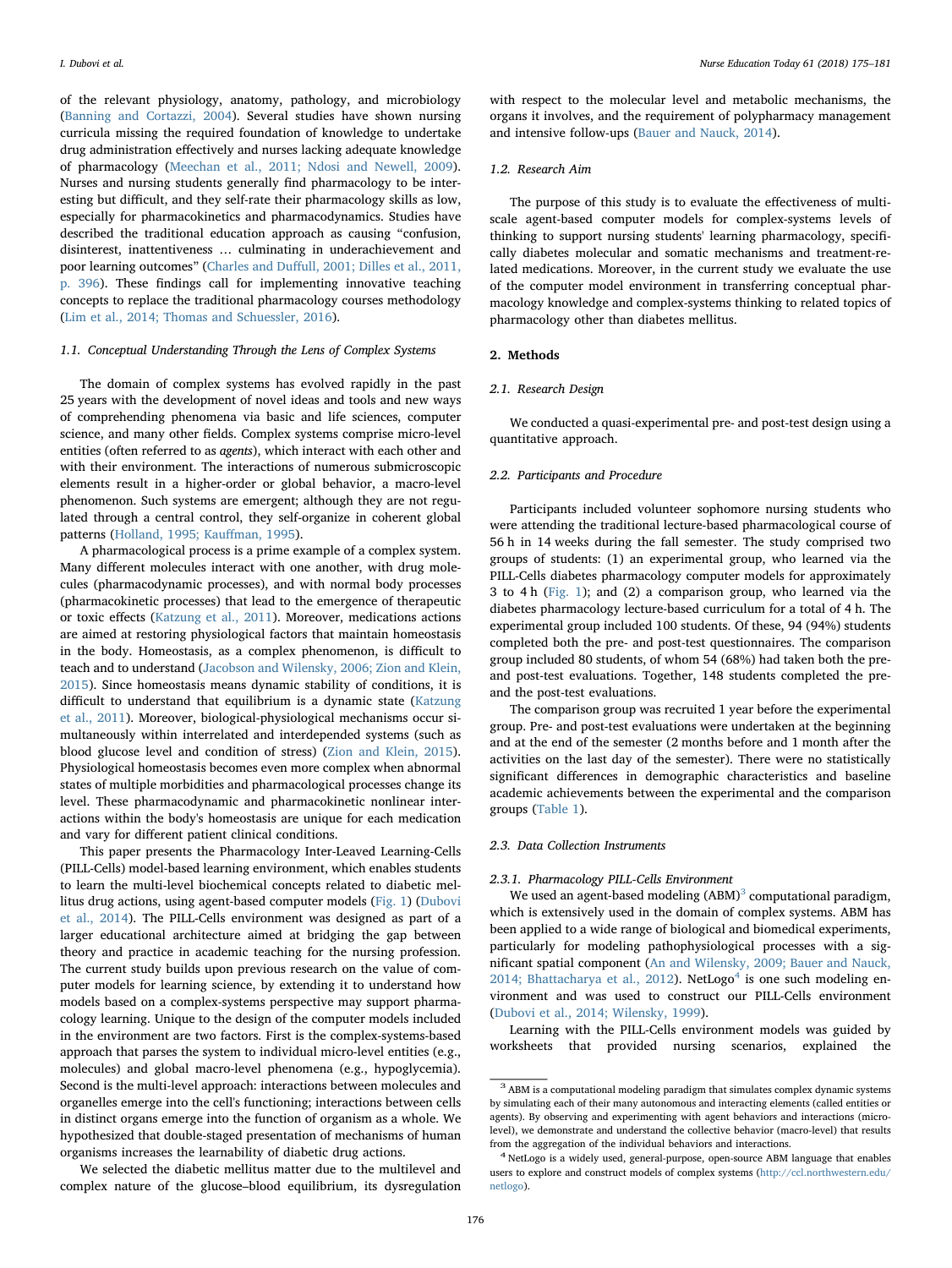<span id="page-2-0"></span>

Fig. 1. The PILL-Cells environment and picture of students learning with the environment.

a and b. The PILL-Cells environment is a suite of multiscale molecular, cellular and organ interaction models within the sick or healthy cell organ. Using agent-based computer models, students can investigate the biochemical multi-level processes of medications. Students can zoom in on one cell type or zoom out on the four cell types responsible for glucose equilibrium (link for model sample of PILL-Cells environment: [http://simnurse1.haifa.ac.il/Cells.html\)](http://simnurse1.haifa.ac.il/Cells.html).

c. Nursing students learning pharmacology with the PILL-Cells environment. The learning included exploration of computerized models with guided activities.

#### <span id="page-2-1"></span>Table 1

Demographic characteristics and university entrance and course achievements: comparisons between the experimental and comparison nursing student groups.

| Demographics                                               | Total sample $(n = 148)$ | Experimental group ( $n = 94, 64\%$ ) | Comparison group ( $n = 54, 46\%$ ) | <b>Statistics</b> <sup>a</sup> |
|------------------------------------------------------------|--------------------------|---------------------------------------|-------------------------------------|--------------------------------|
| Age (years) (Mean $\pm$ SD)                                | $23 \pm 3$               | $22.9 \pm 2.8$                        | $22.7 \pm 2.3$                      | $0.50(p = 0.62)$               |
| Gender $(n, %)$                                            |                          |                                       |                                     |                                |
| Female                                                     | 110(74)                  | 69 (73)                               | 41 (76)                             | $0.20(p = 0.43)$               |
| Male                                                       | 38 (26)                  | 25(27)                                | 13 (24)                             |                                |
| Origin $(n, %)$                                            |                          |                                       |                                     |                                |
| Arabs                                                      |                          |                                       |                                     |                                |
| Muslim                                                     | 60(40)                   | 36(39)                                | 24 (44)                             | 1.2 $(p = 0.73)$               |
| Druze                                                      | 10(7)                    | 5(5)                                  | 5(9)                                |                                |
| Christian                                                  | 29(20)                   | 20(21)                                | 9(17)                               |                                |
| Jewish                                                     | 47 (32)                  | 32(34)                                | 15(28)                              |                                |
| Other                                                      | 2(1)                     | 1(1)                                  | 1(2)                                |                                |
| Entrance tests results to nursing school (Mean $\pm$ SD)   |                          |                                       |                                     |                                |
| Psychometric entrance-test score <sup>b</sup>              | $626 \pm 43$             | $604 \pm 49$                          | $594 \pm 41$                        | $0.28(p = 0.77)$               |
| Hebrew test score (YAEL test) <sup>c</sup>                 | $115 \pm 12$             | $113 \pm 12$                          | $116 \pm 10$                        | $-1.36$ ( $p = 0.17$ )         |
| Course tests results during the first year (Mean $\pm$ SD) |                          |                                       |                                     |                                |
| Chemistry course score                                     | $70\% \pm 24$            | $67\% \pm 16$                         | $75\% \pm 34$                       | $-1.9$ ( $p = 0.07$ )          |
| Microbiology course score                                  | $87\% \pm 9$             | $88\% \pm 8$                          | $86\% \pm 8$                        | $0.74$ ( $p = 0.45$ )          |
| Cell-biology course score                                  | $91\% \pm 8$             | $91\% \pm 8$                          | $91\% \pm 8$                        | $0.35 (p = 0.75)$              |
| Biology course score                                       | $90\% \pm 9$             | $91\% \pm 8$                          | $89\% \pm 10$                       | $0.58$ (p = 0.6)               |

Numbers represented:  $N$  (%) or Mean  $\pm$  SD.

<span id="page-2-2"></span> $a$  Based on Chi-square test or independent sample  $t$ -test as appropriate.

<span id="page-2-3"></span><sup>b</sup> Psychometric Entrance Test is a standardized test in Israel, generally taken as a higher education admission exam. It covers three areas: mathematics, verbal reasoning, and English language.

<span id="page-2-4"></span><sup>c</sup> The YAEL test is a Hebrew-proficiency test. Students who take the Psychometric Entrance Test in any language other than Hebrew are also required to take the YAEL test. Here we report the mean scores of 27 students in the comparison group and 50 in the experimental group who took the YAEL test.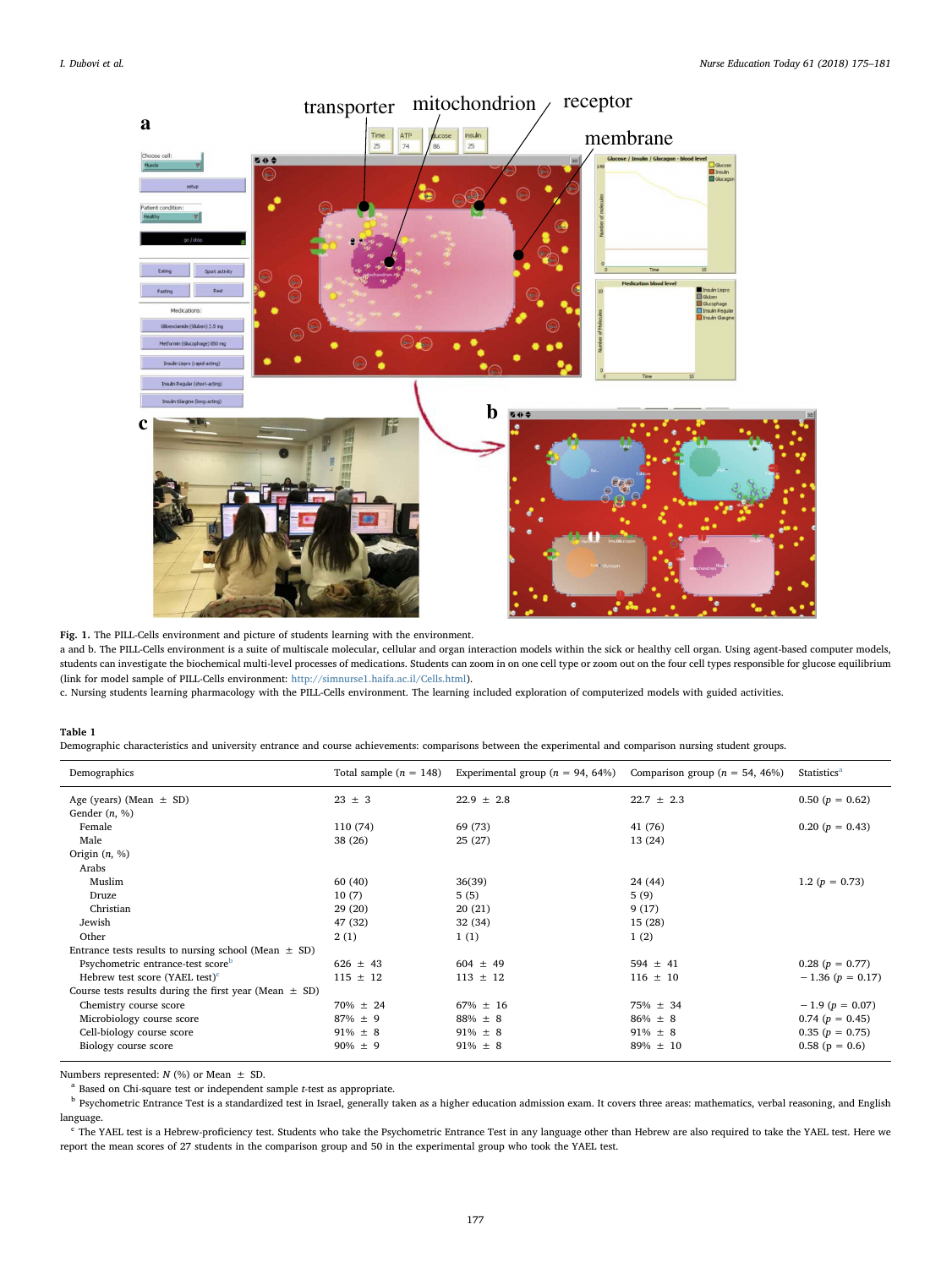representations, called attention to particular events in the models, encouraged closed and open experimentation and, finally, required students to answer questions and to draw conclusions. Students explored the PILL-Cells environment, which consists of two central representations [\(Fig. 1\)](#page-2-0): cell models and plots.

The cell models include four types of cells: pancreas (2 types), muscle, and liver. Each cell in the model represents the specific organelles and molecules that participate in the metabolic processes of the medication mechanisms involved in the blood-glucose-level equilibrium: (a) the pancreas cells, which include two cell types: alpha cells, responsible for glucagon secretion, and beta cells, responsible for insulin secretion; (b) the *muscle cells*, which normally use glucose for glycolysis (the pathway for producing ATP, or energy), via a complex mechanism which is mediated by insulin; and (c) the liver cells, which store glucose in glycogen molecules and generate glycogen breakdown in the glycolysis mechanism when blood glucose is low. The models can be used to explain healthy and diabetes mellitus type 1 or type 2 body functioning; they enable students to administer medications in different doses and to manipulate a patient's characteristics and habits, for example fasting or sport activity. Students can then observe the subsequent bodily reaction. Moreover, using these multiscale models allows students to zoom in on each cell type separately or to zoom out for a more comprehensive exploration of the glucose equilibrium by viewing how the four different types of cells interact. This ability to manipulate and to easily and repeatedly explore the diverse activity of the cell types in the model enables students to integrate biochemical reactions and glucose equilibrium, the relevant anatomy and physiology, and the different medications and patient behaviors.

The plots show the macro-level amounts of insulin, glucose, and medication molecules in the various relevant cell types. As the plots reflect an actual global count of the molecules in the models at each moment, they can easily be related to what is viewed as happening in the cells ([Fig. 1\)](#page-2-0).

We expected that exploration of multiscale cell models with guided activities would support causal understanding of the system based on the student's earlier biology and biochemistry knowledge. We also expected that the plots would connect to and bridge between the cell models and real healthcare situations. We hypothesized that the connection to real-world situations would support students' understanding of patients' glucose and medication levels during a medication-administration process. Thus, they would be able to make sense of and relate the interactions between medication molecules and the body's cells to the body's global behavior in terms of pharmacokinetics and pharmacodynamics.

#### 2.3.2. Pharmacology-Diabetes Mellitus Questionnaire

The Pharmacology-Diabetes Mellitus questionnaire (PDM) questionnaire consists of 11 questions (8 multiple-choice, 3 open-ended) developed specifically for this study. The items were validated by experienced lecturers in our nursing department to ensure appropriate alignment of context and content and a suitable level of expertise. The questionnaire evaluates two dimensions: conceptual pharmacology knowledge, and components of complex-systems thinking.

The conceptual pharmacology content is divided into three subscales of pharmacology-diabetes medications: (1) glucose equilibrium, (2) glucose disequilibrium (diabetes mellitus disease), and (3) medications actions — influence on glucose equilibrium and side effects (Supplementary material). These three components build upon each other through a nesting relationship whereby glucose equilibrium is nested within glucose disequilibrium and both are part of the medications actions' component. This enables us to test students' proficiency with increasingly sophisticated problems.

The components of complex-systems thinking comprise three openended questions analyzed according to the construct of levels in a complex system ([Jacobson, 2001; Wilensky and Resnick, 1999](#page-6-15)): (1) micro level, (2) macro level, and (3) transition between micro and macro levels.

Analysis of the PDM questionnaire using Cronbach's alpha yielded an internal consistency score of 0.71.

# 2.3.3. Course Final Exam

To evaluate transfer of conceptual pharmacology knowledge and complex-systems thinking to other related topics of pharmacology, we used the course's final exam, consisting of 40 questions related to the basic principles of pharmacology, organized according to body systems: (1) endocrine drugs (e.g., antidiabetic drugs), (2) cardio-vascular renal drugs (e.g., antihypertensives), (3) drugs that act on the central nervous system (e.g., analgesics), (4) chemotherapeutic drugs, and (5) other drugs (e.g., drugs for HIV and gastrointestinal diseases). The exam was written and validated by the course lecturers.

#### 2.3.4. Demographic Questionnaire

A demographic questionnaire collected information about the participants' gender, age, religion, and previous work experience in health organizations. We also collected participants' entrance-test results and course tests results during the first year of nursing school.

#### 2.4. Statistical Analysis

Responses to the PDM questionnaire were analyzed for the two dimensions of pharmacology concepts and complex-systems components. For the pharmacology concepts, responses were coded as correct or incorrect, and the total score was calculated as the percentage of correct answers. The pre- and post-test results were analyzed with descriptive statistics (Mean, SD). Learning gains were calculated for each student as post-test score minus pre-test score. Then, descriptive statistics for learning gains (Mean, SD) were calculated for the experimental and the comparison groups. Learning gain scores were compared using a Mann–Whitney  $U$  test for non-parametric data with an effect size as  $r$ ([Fritz et al., 2012\)](#page-6-16). For the complex-system components dimension, the pre- and post-test answers for the three open-ended questions were coded based on three central complex-system components: whether the system was described at the micro level (molecules, recaptures, transporters, and cells; for example, "There is no insulin; hence the glucose can't enter the cell and the ATP is not produced"), the macro level (system-wide properties and organs; for example, "High glucose level can harm different organs like neuropathy and retinopathy and nephropathy"); or transition between micro and macro systems (e.g., "During physical activity, the body needs more energy. The energy carried by the ATP molecules is produced during cell respiration"). For each participant, the number of system-reasoning components was calculated and analyzed with descriptive statistics (Mean, SD). Interaction effects between groups were evaluated using repeated measures ANOVAs. Final exam scores and their subscales for the experimental and comparison groups were compared using unpaired t-tests.

#### 3. Results

To confirm the validity of our sample, we compared students who completed both the pre- and the post-test questionnaire to students who did not complete the post-test questionnaire. For the experimental study group, no significant difference was found in the pre-test scores between students who did not complete the post-test questionnaire and those who completed both the pre- and the post-test evaluations  $(t = 1.18, p = 0.26)$ . Similarly, at the comparison group no significant difference was found for the pre-test scores between students who did not complete the post-test questionnaire and those who completed both evaluations ( $t = -0.85$ ,  $p = 0.40$ ).

#### 3.1. Diabetes-Related Conceptual Knowledge

Results of the PDM pre- and post-test questionnaires are presented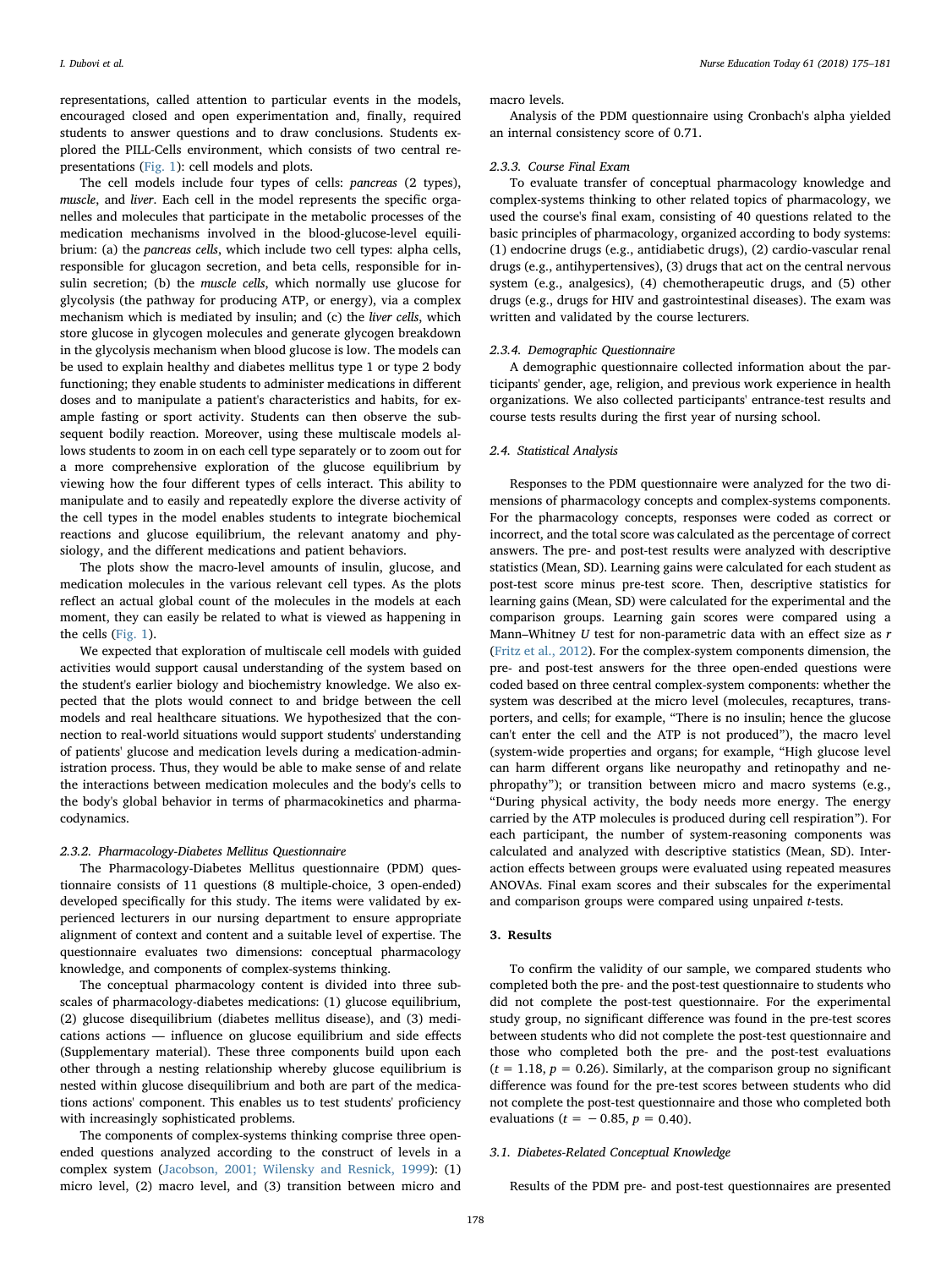#### <span id="page-4-0"></span>Table 2

Comp[a](#page-4-2)risons of pre-test and post-test Pharmacology-Diabetes Questionnaire results: scores and learning gains for the two student nursing groups  $(N = 148)$ .<sup>a</sup>

|                                                                    | Pre-test scores |                     | Post-test scores |                     | Learning gain <sup>b</sup> |                     | Statistical tests |              |
|--------------------------------------------------------------------|-----------------|---------------------|------------------|---------------------|----------------------------|---------------------|-------------------|--------------|
|                                                                    | Exp. $(n = 94)$ | Comp.<br>$(n = 54)$ | Exp. $(n = 94)$  | Comp.<br>$(n = 54)$ | Exp. $(n = 94)$            | Comp.<br>$(n = 54)$ | Mann-Whitney U    | Effect size, |
| Overall<br>Subscales                                               | $34 \pm 17$     | $32 + 17$           | $75 + 12$        | $36 + 24$           | $39 + 17$                  | $4 \pm 23$          | 662***            | 0.62         |
| Glucose equilibrium                                                | $17 \pm 25$     | $16 \pm 22$         | $64 \pm 31$      | $20 + 28$           | $46 + 38$                  | $4 \pm 35$          | 1072***           | 0.44         |
| Disturbance of glucose equilibrium<br>(diabetic mellitus diseases) | $53 \pm 33$     | $44 \pm 34$         | $90 \pm 16$      | $48 \pm 34$         | $38 \pm 34$                | $5 + 41$            | $1321***$         | 0.37         |
| Medications actions                                                | $35 \pm 22$     | $36 + 24$           | $70 + 17$        | $39 + 29$           | $35 + 29$                  | $3 + 32$            | $1197***$         | 0.49         |

Exp., experimental group; Comp., comparison group.

<span id="page-4-2"></span>Data are presented in percentage Mean  $\pm$  SD, range 0–100.

<span id="page-4-3"></span><sup>b</sup> Learning gain was computed to compensate for differences in prior knowledge of PDM questionnaire (postscore–prescore).

<span id="page-4-4"></span>\*\*\*  $p < 0.001$ .

in [Table 2.](#page-4-0) Overall, the learning gains in conceptual content knowledge for the experimental group were significantly higher than for the comparison group, with a large effect size (39  $\pm$  17 vs. 4  $\pm$  23, respectively;  $U = 662$ ,  $p < 0.001$ ). For the questionnaire subscales, the highest effect size was found in the medications actions subscale  $(35 \pm 29 \text{ vs. } 3 \pm 32, \text{ respectively}; U = 1197, p < 0.001).$ 

## 3.2. Transfer of Conceptual Knowledge

Analysis of the course final exam revealed significantly higher scores with a moderate-to-strong effect size of Cohen's  $d = 0.68$  in the experimental group compared with the comparison group ( $M = 74\%$ , SD = 14 vs. M = 64%, SD = 16, respectively; unpaired  $t = -3.8$ ,  $p < 0.001$ ). For the exam's subscales, significant differences between the two groups were related to drugs that act in the endocrine, central nervous, and chemotherapeutic systems ([Table 3\)](#page-4-1).

## 3.3. Complex-Systems Reasoning

The three components of complex-systems reasoning are presented in [Fig. 2](#page-5-0). The only significant interaction effect between the groups occurred in the transition between micro and macro thinking levels (F  $(1, 82) = 6.9$ ,  $p < 0.05$ ), with a moderate-to-strong effect size of  $\eta_p^2$  = 0.8. No significant interaction effect was found between the groups for micro-level thinking  $(F(1, 82) = 0.71, p = 0.2)$  or for macrolevel thinking  $(F(1, 82) = 0.04, p = 0.8)$ .

## 4. Discussion

Knowledge of medication processes is highly important for nurses, as they are the primary medication managers. To promote nursing students' robust understanding of pharmacology, we examined the effectiveness of learning with the PILL-Cells environment, which enables students to learn about a multi-level biochemical process through a complex-systems approach. We applied the complex-systems perspective to represent the relationship between changes and stabilities at different equilibrium points of pharmacological processes ([Klein and](#page-6-17) [Zion, 2015](#page-6-17)).

The main difference in students' learning outcomes between the PILL-Cells environment and the lecture-based curriculum involved understanding the concepts related to the pharmacology of diabetes mellitus. The results show significantly greater conceptual learning in the experimental group than in the comparison group, whose members learned via the lecture-based curriculum. While all components of conceptual knowledge showed a significant gain for the experimental group, the largest effect size was for the subscale related to administering medication and performing a follow-up with a diabetic patient, which is the most complex subscale (Supplementary material, example 3). The medications actions component is the most sophisticated subscale, requiring coordination between an understanding of other subscales, the normal and abnormal diabetic equilibrium, and the impact of a variety of medications.

To illuminate how multi-level biochemical models based on a complex-systems perspective may support pharmacology learning, we evaluated students' complex-system thinking. Our findings show that

#### <span id="page-4-1"></span>Table 3

Comp[a](#page-4-5)risons of course final exam scores and the two student groups  $(N = 148)$ .

|                                                           | Exp. $(n = 94)$ | Comparison ( $n = 54$ ) | Unpaired t-test | Effect size, Cohen's d |
|-----------------------------------------------------------|-----------------|-------------------------|-----------------|------------------------|
| Total score                                               | $74 \pm 14$     | $64 \pm 16$             | $-3.816***$     | 0.68                   |
| Subscales                                                 |                 |                         |                 |                        |
| Endocrine drugs <sup>b</sup>                              | $78 \pm 17$     | $69 \pm 28$             | $-2.08*$        | 0.43                   |
| Cardiovascular-renal drugs <sup>c</sup>                   | $70 \pm 19$     | $65 \pm 17$             | $-1.72$         | 0.27                   |
| Drugs that act in the central nervous system <sup>d</sup> | $75 \pm 21$     | $67 \pm 17$             | $-2.55*$        | 0.41                   |
| Chemotherapeutic drugs <sup>e</sup>                       | $76 \pm 19$     | $59 \pm 26$             | $-4.35***$      | 0.79                   |
| Other drugs <sup>f</sup>                                  | $64 \pm 34$     | $55 \pm 26$             | $-1.67$         | 0.29                   |
|                                                           |                 |                         |                 |                        |

Exp., experimental group; Comparison, comparison group.

<span id="page-4-8"></span> $p < 0.05$ .

<span id="page-4-5"></span> $a$  Data are presented in percentage Mean  $\pm$  SD, range 0–100.

<span id="page-4-7"></span> $\frac{b}{c}$  Includes questions ( $n = 7$ ) related to drugs affecting the diabetic mellitus diseases, thyroid gland, and adrenal cortex.

<span id="page-4-9"></span> $c$  Includes questions ( $n = 15$ ) related to antiarrhythmic drugs, antihypertensive drugs, diuretic drugs, vasodilators and blood-viscosity drugs, treatment of heart failure, and dyslipidemia.

<span id="page-4-10"></span> $<sup>d</sup>$  Includes questions ( $n = 6$ ) related to antidepressant drugs, antianxiety drugs, analgesics, and central nervous system stimulants.</sup>

<span id="page-4-11"></span> $e$  Includes questions ( $n = 10$ ) related to antibacterial drugs, antifungal drugs, and chemotherapy agents.

<span id="page-4-12"></span>f Includes questions ( $n = 2$ ) related to HIV treatment and gastrointestinal diseases.

<span id="page-4-6"></span><sup>\*\*\*</sup>  $p \, < \, 0.001$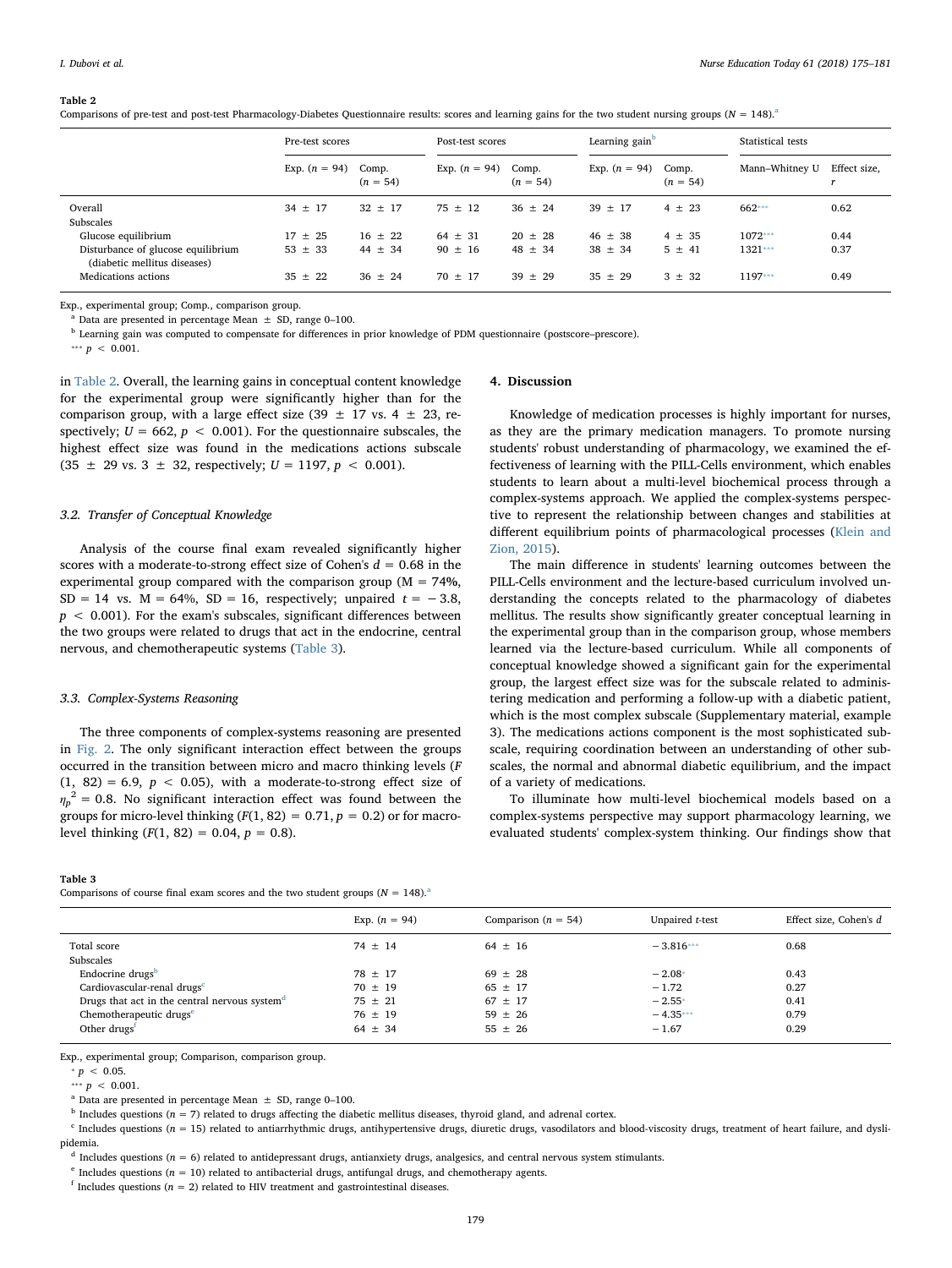<span id="page-5-0"></span>

Fig. 2. Complex-system thinking components. Comparison of pre- and post-tests results (Mean and SD) based on three central complex-system components thinking: (a) micro level, (b) macro level, and (c) transition between micro and macro levels.

50 40  $38+$ 37±55  $33 + 48$ 30 Pre Post Companson group ---Experiment group

the main advantage for the experimental group, who learned with the PILL-Cells environment, was in transitioning between the micro and macro levels of the system. Therefore, the specific contribution of the PILL-Cells environment is how it helps nursing students to bridge simultaneous interactions between the system micro-level entities and their stochastic behaviors. For example, students understand better how, beginning with a hyperglycemic state (macro), a particular medication molecule (e.g., Glibenclamide) interacts with the beta-cell's receptors (micro), leading to the emergent macro-level phenomenon of an appropriate and stable glucose level in-vivo. The visual, dynamic, and linked representation of ABM distorts the physical phenomena by bringing the micro and macro levels closer. However, this distortion helps bridge the static behavior of homeostasis, at the macro level, and dynamic movement, at the micro level [\(Epstein, 2006; Goldstone and](#page-6-18) [Janssen, 2005; Wilensky, 1999; Wilensky, 2001](#page-6-18)). Similar advantages in recognizing the interrelationships between system-level components have been shown in previous studies of complex-systems approaches ([Gilbert and Treagust, 2009; Hirsh and Levy, 2013; Levy and Wilensky,](#page-6-19) [2009\)](#page-6-19).

Interestingly, the grades for the final course exam show significantly greater conceptual learning for the experimental group than for the comparison group. Moreover, there is evidence for an extension of learning with the PILL-Cells environment above and beyond the learning gains about diabetes. We found that scores were higher not just for the endocrine drugs subscale (e.g., antidiabetic drugs) but also for drugs that act on the central nervous system and for chemotherapeutic drugs. Herein, we suggest that the PILL-Cells model-based learning environment provides not only understanding of the specific topic modeled but also a more general reasoning scheme for multi-level biochemical processes, and thus enhances understanding of other topics in the pharmacology curriculum.

Our research suggests that manipulating and exploring models based on an ABM paradigm of complex systems creates an explicit causal link between the micro-level elements of a system and its macrolevel global behavior. Those small sets of entities and simple rules help to bridge and comprehend the associated complex processes of pharmacology. Thus, nursing students who learned with the PILL-Cells environment could better link the micro and macro levels, which contributed to higher conceptual knowledge compared with nursing students who learned with lectures only.